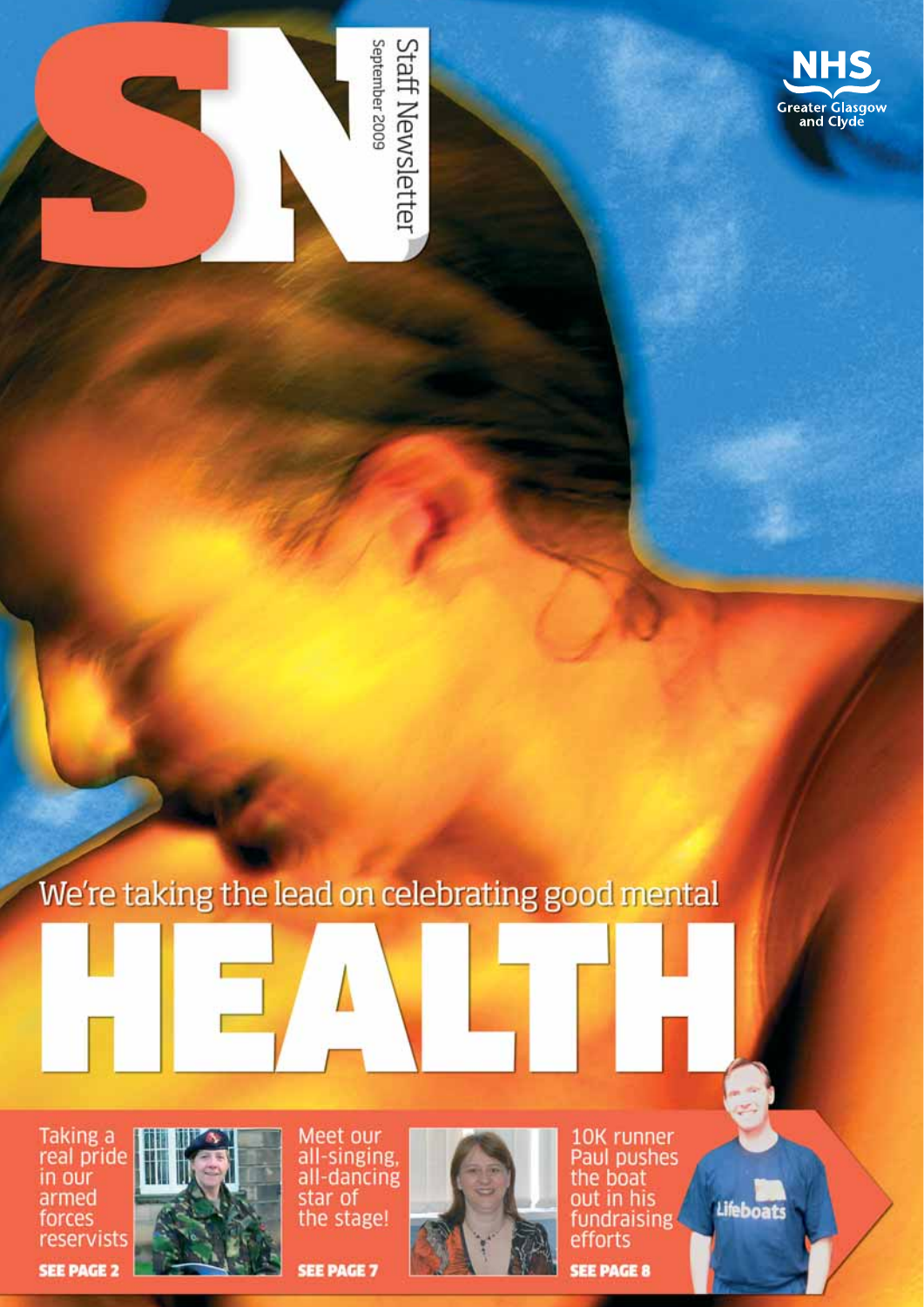### Dates for the diary

**MIGRAINE** AWARENESS WEEK 6-12 September

#### www.migraine.org.uk NATIONAL ECZEMA

WEEK 19-27 September www.eczema.org

#### WORLD'S BIGGEST COFFEE MORNING (CANCER SUPPORT) Thursday 17 **September**

10am-noon Dalian House is holding its own coffee morning in support of Macmillan Cancer Support.

#### SCOTTISH GOVERNMENT'S NATIONAL **CONVERSATION** Paisley, 21 September

The latest event in the Scottish Government's National Conversation Roadshow follows those held in Dundee, Banff, Arran, Jedburgh, Stirling, Kilmarnock, West Lothian and Kirkcaldy, details of which can be found at: www.scotland.gov.uk/ topics/a-nationalconversation

#### If you are interested in attending, forward your details (email addresses preferred) to: francis.santos@ scotland.gsi.gov.uk



Staff Newsletter is written by staff for staff with the full support of the Area Partnership Forum

Please send articles, letters and photographs to: **Address:** NHSGGC

inications Staff Newsletter, NHS Greater Glasgow & Clyde, 350 St Vincent Street, Glasgow G3 8YZ

**Email:**<br>staffnewsletter@ggc.scot.<br>nhs.uk

**Telephone:** 0141 201 4995

Staff Newsletter is designed by Connect Communications www.connectcommunications. co.uk

## Supporting our reserve forces

**NHSGGC** has long<br>been aware of the<br>contribution that its<br>staff make to our reserve been aware of the contribution that its forces. In recognition of this, the board recently led the development of a national policy to support reservists during training

and mobilisation, which will now be launched across Scotland.

The policy was developed with the support of SaBRE, the independent body established by the MoD to support employers and reservists. SaBRE and NHSGGC recently held a reception to recognise those staff who make such a valuable contribution to both the forces and the NHS.

NHSGGC chairman Andrew Robertson, who attended the evening, said: "This reception marks the beginning of our effort to improve the organisation's support for reservists.

"I hope this will become a regular event as we build our mutual relationships. "We, as

an employer, recognise that

#### **I hope that this will become a regular event as we build our mutual relationships**

Andrew Robertson, NHSGGC chairman

the training our reservists undertake and any subsequent periods of mobilisation bring valuable skills into the workplace and this should be acknowledged.

"This work will continue in the coming year to ensure we are providing appropriate levels of support to those who undertake not only regular training, but also when these individuals are mobilised into active duty."

And all our reservists share a real pride in and commitment to their "other" job – whether it be with the army, navy or air force.

A large part of this was credited to the fact that the forces had succeeded in bringing out their individual abilities and developing their skills.

Norma Sproul, technical instructor, physiotherapy in North Glasgow CHCP, joined the Signalling Corps 25 years ago.

She explained that "the experience of being a reservist has been valuable training for my 'day job'!"

Whatever their posts in NHSGGC, all our reservists feel the same. Every day they're called upon to use their initiative and make decisions, many of which affect lives, and the skills they learn as reservists – leadership, communication and teamworking – help them to do that.

If you are a reservist  $\mathbf{i}$ working in NHSGGC please contact HR adviser Rachel Fishlock, tel: 0141 201 4431 or email: rachel.fishlock@ ggc.scot.nhs.uk

## Reaching the right clinical decision

**THE clinical decisions portal is an NHS Education for Scotland initiative from the Knowledge Services Group. It aims to support healthcare professionals in decision-making at point of care by providing quick and easy access to**

Reservist Norma Sproul

> **evidence summaries. The search and browse facilities will help you find the answers to**

**clinical questions by providing access to a range of quality content including:**

- **evidence-based reviews • guidelines and**
- **pathways • medicines information. Clinical decisions also provide knowledge support for key programmes and initiatives currently in place within NHS**

**Scotland, including the Scottish Patient Safety Alliance and Programme, the Nursing Quality Outcomes Indicators, and the Quality Outcomes Framework. It also provides links to articles, journals, books and patient information.**

**Visit: www.clinical decisions.scot.nhs.uk and use your NHSScotland Athens username and password for quick access to evidence summaries to support your decisionmaking process in everyday practice.** 

**In addition, a new service is being developed to support safer, more effective patient care. It will incorporate the clinical decision portal in addition to many more services including patient safety and clinical governance information and an online clinical enquiry service.** 

**The service will be available early in 2010.**

For further D suzanne.graham@ nes.scot.nhs.uk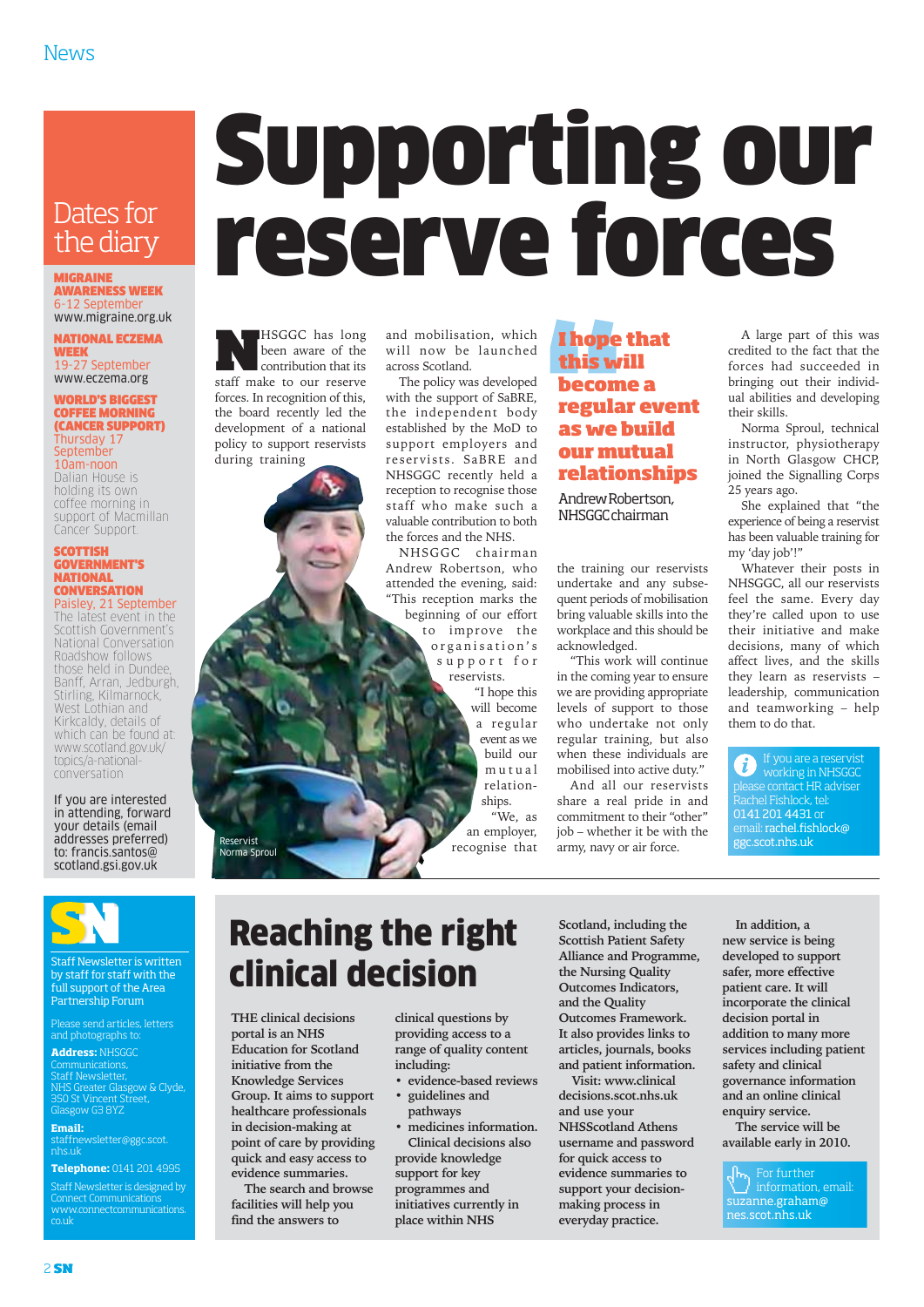

## **COTTISH** Raising the curtain on mental health

NOW in its third year, the Scottish Mental Health Arts and Film Festival (1-22 October) is fast becoming a major cultural event across Scotland with film, music, literature and theatre events.

NHSGGC has been a lead partner from the beginning, hosting special events and exhibitions as part of the festival.

Director of NHSGGC mental health partnership Anne Hawkins explained: "NHS Greater Glasgow and Clyde is delighted to again be a sponsor for this year's Festival.

"Within three years, it has grown enormously and become established across Scotland. It involves people of all ages and from all walks of life united by a common thread – mental health.

"This festival gives people the opportunity to explore mental health in the broadest sense participating in the types of event that appeal to them. Some of the events are fun, others serious. The choice is phenomenal.

"It provides Scotland with an unrivalled opportunity to change the way that individuals think about mental health."

The festival gets going on 1 October with an opening concert at The Fruitmarket featuring Karine Polwart, Emma Pollock, Alasdair Roberts and James Yorkston.

From then until 22 October, there are some 200 affordable events on offer to all staff, including plays at the Citizen's Theatre and a range of feelgood films at The Grosvenor Cinema, as well as documentaries, free dance and music workshops along with a performance of The Yellowing (see our front cover) at The CCA.

There is also a two-day literary festival, The Trick is to Keep Writing, at the Mitchell Library on 16 and 17 October with leading Scottish authors.

Full details at: mhfestival.com

## Always ready for action!

PLANNING for civil contingencies is an important part of any public organisation. As NHSGGC has seen in many emergency situations, from the Stockwell factory explosion to the Glasgow airport bombing and even the recent H1N1 outbreak, having a plan of action to deal with these situations is vital.

In so many of these emergency situations, NHSGGC works closely and in conjunction with many of the other blue light services such as police, fire and ambulance, as well as local authorities.

Within Greater Glasgow and Clyde, the Strathclyde Emergency Co-ordination Group (SECG) oversees much of the emergency planning for this area, bringing together an executive group which is chaired by the chief constable and a small number of chief executive level members who can get together rapidly and make executive decisions.

Director of public health Dr Linda de Caestecker represents the four NHS boards in the Strathclyde area on this group.

Other groups in SECG include a strategic group, a tactical group and local working groups, as well as a number of specialist groups covering counter terrorism and communications.

Head of civil contingencies planning Alan Dorn explained: "In planning terms, NHSGGC has a generic major incident plan – as do all the acute hospitals – but we also have multiagency plans covering specific locations such as Glasgow Airport and the main rail and lowlevel stations, as well as major shopping venues such as Braehead and Silverburn.

"In addition, we have plans covering any major activity in the NHSGGC area such as pop concerts at Hampden, events in George



Square and other events in the city, including the Great Scottish Run and Hogmanay."

The testing of these plans and ensuring close working relations with our colleagues on SECG is vital. By having an integrated approach to emergency planning, all the key services are more able to deal with often fastchanging situations and work together to ensure the safety of local communities.

Recently, the SECG local working groups involving Renfrewshire, Inverclyde and East Renfrewshire councils have merged to created Scotland's first combined civil contingencies service (CCS), along with key emergency planning partners NHSGGC, Strathclyde Fire and Rescue and Strathclyde Police.

The CCS will draw up and test plans to deal with every kind of emergency, from severe weather to a terrorist attack, for their area, which will feed into the SECG plans.

All NHSGGC major incident plans can be viewed on StaffNet > corporate services>civil contingencies planning

### NHSGGC highlights

**• Leverndale Hospital hosts an open art exhibition at The Rendezvous, showcasing the artwork of people who use the hospital, from 5 to 9 October (10.30am to 3.30pm). • Gartnavel Royal Hospital invites artists and staff to a "Personal Road to Recovery" from 14 to 16 October, celebrating the artworks and creative writing projects from people who use Gartnavel's mental health services. Booking is required, tel: 0141 211 3657. • West Glasgow CHCP presents Differing Worlds – a look at the relationship between internal and external worlds through creative writing and photography, at the Tea Pots Café at Whiteinch Community Centre from 1 to 22 October. • West Glasgow CHCP and Universal Comedy present a comedy workshop, with priority**

**places for people who access mental health services in West Glasgow, on 7 and 12 October at the Mitchell Library. Booking is essential, contact Angela Parker, tel: 0141 564 1200 or email: angela@ universalcomedy.co.uk • Renfrewshire CHP presents Picture Yourself Well, exhibitions on how art can be used as a vehicle in recovery. Paisley Arts Centre, 6-19 October (9.30am-4.30pm) and 1-22 October at the WRVS Café, Causeyside Street and the Charleston Centre, Neilston Road, both Paisley (9am-5pm). • East Renfrewshire CHCP hosts a Words for Wellbeing workshop for young people at Barrhead Health Centre and Clarkston Clinic from 1-8 October (4- 6pm). The CHCP is hosting a Let's Get Drumming Showcase at The Edge on Barrhead Road on 5, 12 and 19 October.**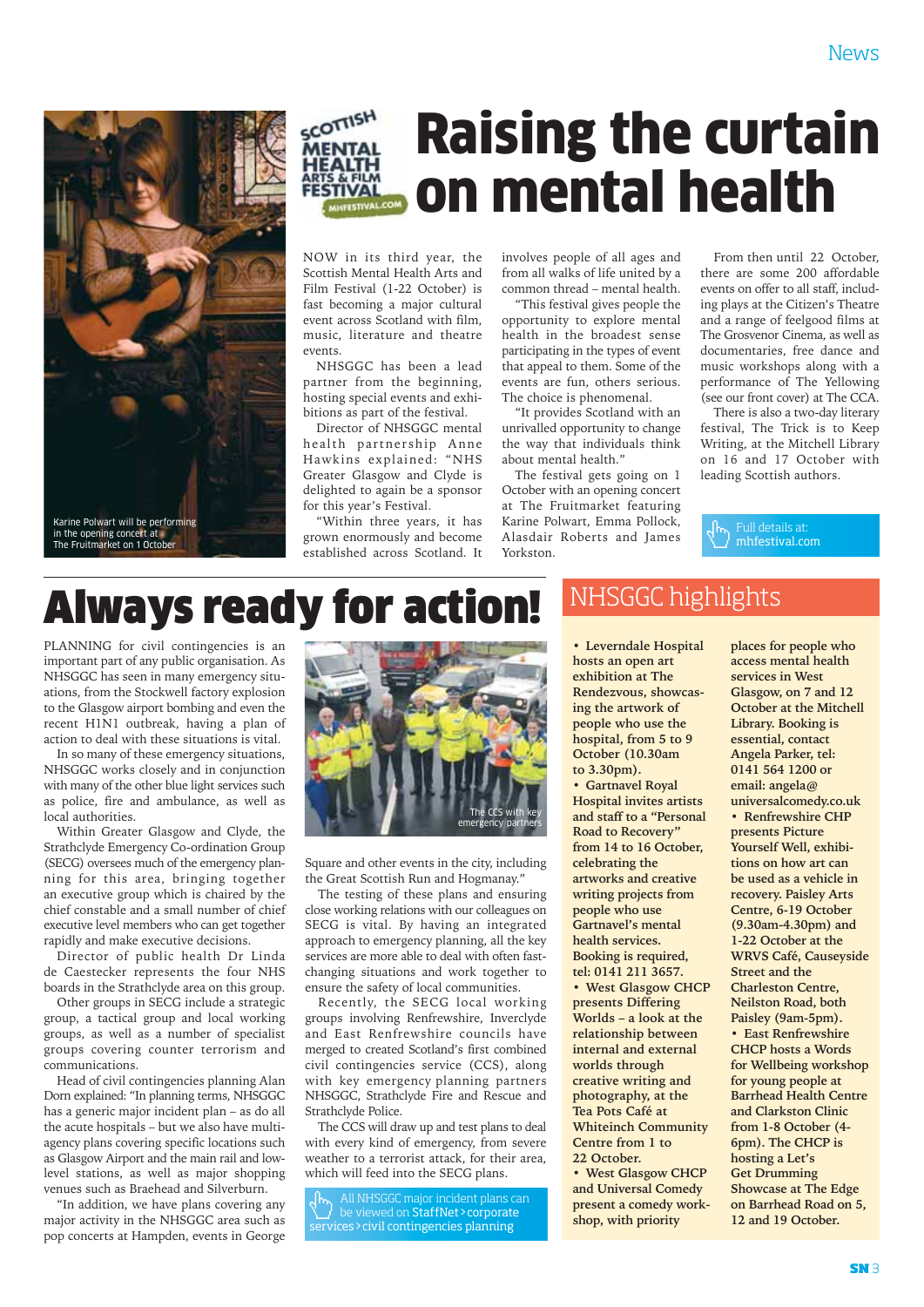## Community Challenge teams transform Bridgeton Child Development Cen

# MANAGEMENT TRA UP ON THEIR DECO



## Garden centre says **Preparing for the future** it with flowers

THE sanctuary garden at the A&E department of the Royal Alexandra Hospital is being spruced up thanks to a generous donation from Dobbies Garden Centre.

A&E consultant Dr Duncan Gray, who helped create the sanctuary with colleagues, said: "This is a fantastic donation from Dobbies and the new plants and shrubs will be appreciated by everyone who uses what we call our chilling-out zone.

"We created it about three years ago as a place where staff can go during breaks and relax in the fresh air with a coffee in a garden environment."

Local Dobbies Garden Centre shop supervisor Kathleen Hutton said: "The RAH is an important part of our community and we are delighted to make what is a very appropriate donation for us to show our support for the A&E department and its staff."



Sister Rachel Ireland and Dr Duncan Gray

AN advisory body has been set up by the Scottish Government Health Directorates (SGHD) to provide assistance and advice to health boards when considering the introduction of new technologies.

The Scottish Health Technologies Group (SHTG) carries out appraisals on new technologies, including new devices, and offers evidence on the clinical and cost effectiveness of these, which may have significant

implications for patient care in Scotland. The evidence it provides can then support the planning and decision making process within NHSGGC.

The group also offers support should there be evidence to disinvest in a particular technology.

For further information on SHTG, visit: www.nhshealth quality.org or email: tracey.savage1@nhs.net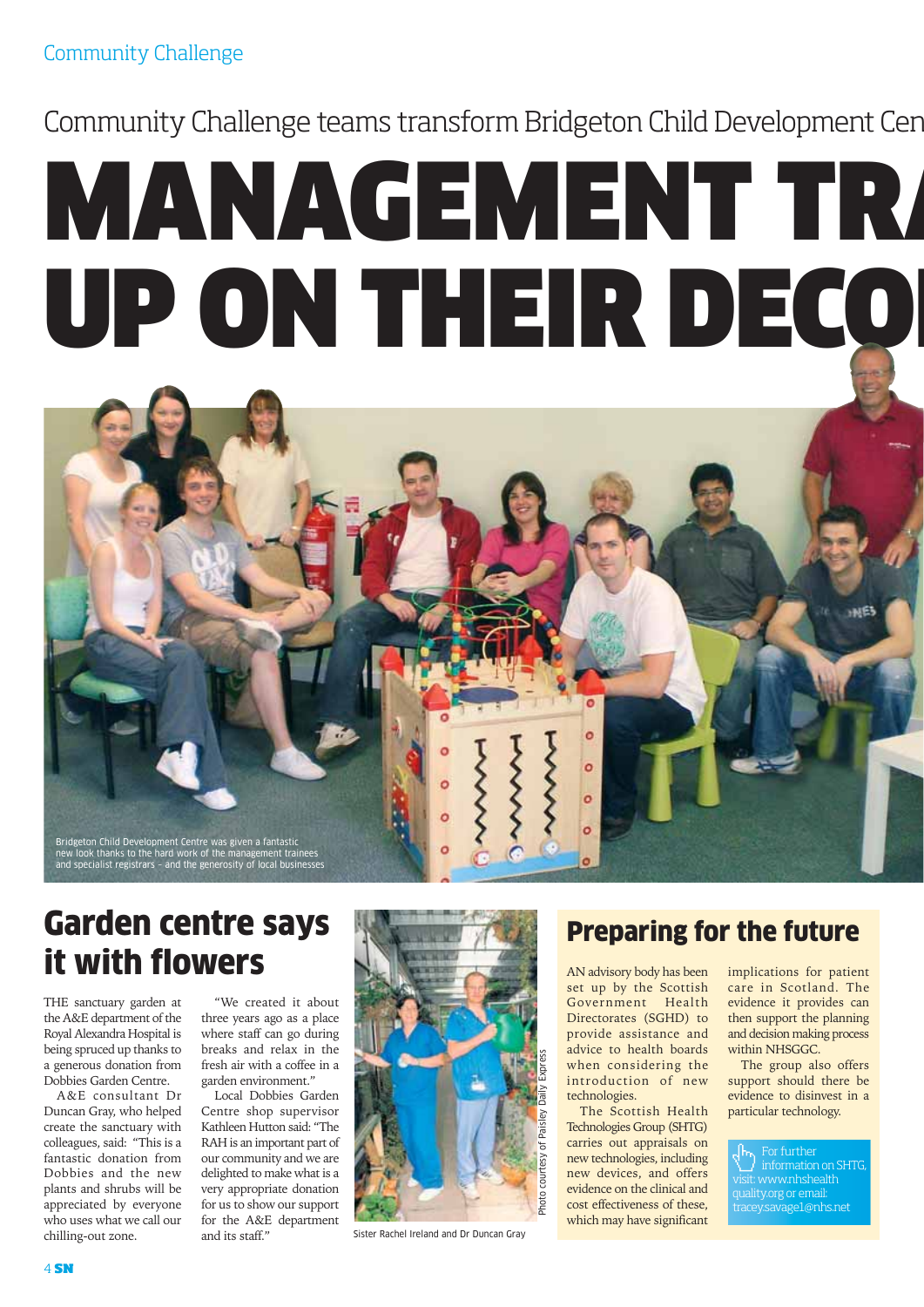## tre into a colourful jungle-themed area for young patients

# AINEES BRUSH RATING SKILLS!

EVER let it be said<br>that our manage-<br>ment trainees and<br>specialist reqistrars are afraid that our management trainees and specialist registrars are afraid to get their hands dirty!

They recently took over the Bridgeton Child Development Centre (CDC) for two days, giving it a complete make-over that would have made Carol Smillie proud, ensuring the centre got some much-needed TLC.

Every year, the NHS management training scheme sponsors such a project, dubbed the Community Challenge, and this year the CDC in Bridgeton Health Centre was chosen as an ideal location for this event.

Planning started at the beginning of this year, with project leads Liane McGrath and Jennifer Hogg co-ordinating the venture. The group of 12, made up of specialist registrars and the 2008 intake of the NHS management training scheme, were responsible for

#### **It was really enjoyable being part of a project so worthwhile**

Liane McGrath and Jennifer Hogg

raising all of the funds for the project themselves and, thanks to generous charitable contributions from local and national businesses, enough money was raised for major redecoration.

The team sought advice from experts and after receiving some best-practice guidance on colour schemes, the CDC was transformed from a sad salmon pink space into a vibrant green junglethemed waiting area.

Crown Paint generously supplied all the paint for the project which, along with Dumbreck Decorators' kind donation of paint brushes, allowed the team to carry out the make-over.

A large donation from Slaters Menswear in Glasgow allowed the CDC to purchase new furniture for the waiting area, including new chairs and a table.

The group raised enough money to buy new children's seating and a chalkboard was created on one of the walls in the waiting area – giving children a chance to get creative as they wait for their appointment.

Excellent artwork featuring jungle animals was produced by children at the Royal Hospital for Sick Kids and toys were bought for kids to play with as they wait.

Additional materials for the project were donated by South Lanarkshire Lifestyle and the NHS management training scheme, while Tesco Rutherglen supplied the happy workers with much-needed



food and refreshments!

After two days of painting, glossing and sanding, everyone was left exhausted, bruised and covered in paint, but it was all worth it!

Project leads Jennifer and Liane said: "It was really enjoyable being part of a project so worthwhile and making Bridgeton CDC a colourful, exciting area.

"All the trainees and SpRs worked really hard and we all hope the work makes a difference to the children who use the CDC."

Well done to all involved!

## MBE for Judy

**MOVING and handling (M&H) lead practitioner for South Glasgow and Clyde Judy Wilson has been recognised at the highest level with an MBE.**

**Praise for her work has not just come from the palace. First minister Alex Salmond, deputy first minister and cabinet secretary for health and wellbeing Nicola**

**Sturgeon, NHSGGC chairman Andrew Robertson OBE and head of the Scottish Government's health department and chief executive of NHSScotland Dr Kevin Woods, as well as Glasgow Lord Provost Bob Winter are among other public figures who have sent letters of congratulations.**

**Based at the SGH, Judy leads a team of five M&H practitioners whose role includes the provision of mandatory moving and handling, education and training (direct &**

**indirect) throughout acute division South Glasgow and Clyde Hospitals.** 

**The aim is to decrease the risk of muscoskeletal injury from manual handling for both staff and patients by providing a safe environment in clinical areas and workplaces.**

**Judy began nursing in 1972 and during her many years of caring for dependent patients, she developed a special interest in moving patients with comfort, safety and dignity, which has become her mantra.**

**In 1995 she took up the position of M&H adviser for the neurosciences directorate and in 1998 became the first M&H co-ordinator at the SGH.** 



## Uniforms update

**NEW NHSScotland national uniforms will be phased in by the end of this year, with a complete changeover across all NHS boards by December 2012. NHSGGC will manage its own process for**

**phasing in the new uniform.** 

**The uniform set will be a unisex tunic available in four shades of blue for clinical staff and two shades of green for non-clinical staff, and navy blue**

**All uniforms will be branded with the NHSScotland logo and will help promote a professional, corporate image.** 

**trousers.** 

**Better quality uniforms and consistent use of styles, colours and shades across NHSScotland will help patients and the public identify our roles.** 

**Awareness material and promotional displays will be available from September in hospitals and community settings across Scotland to relay key messages about the new uniform to staff and the public.** 

To keep up to date with national uniform www.scotland.gov.uk /nhsuniform

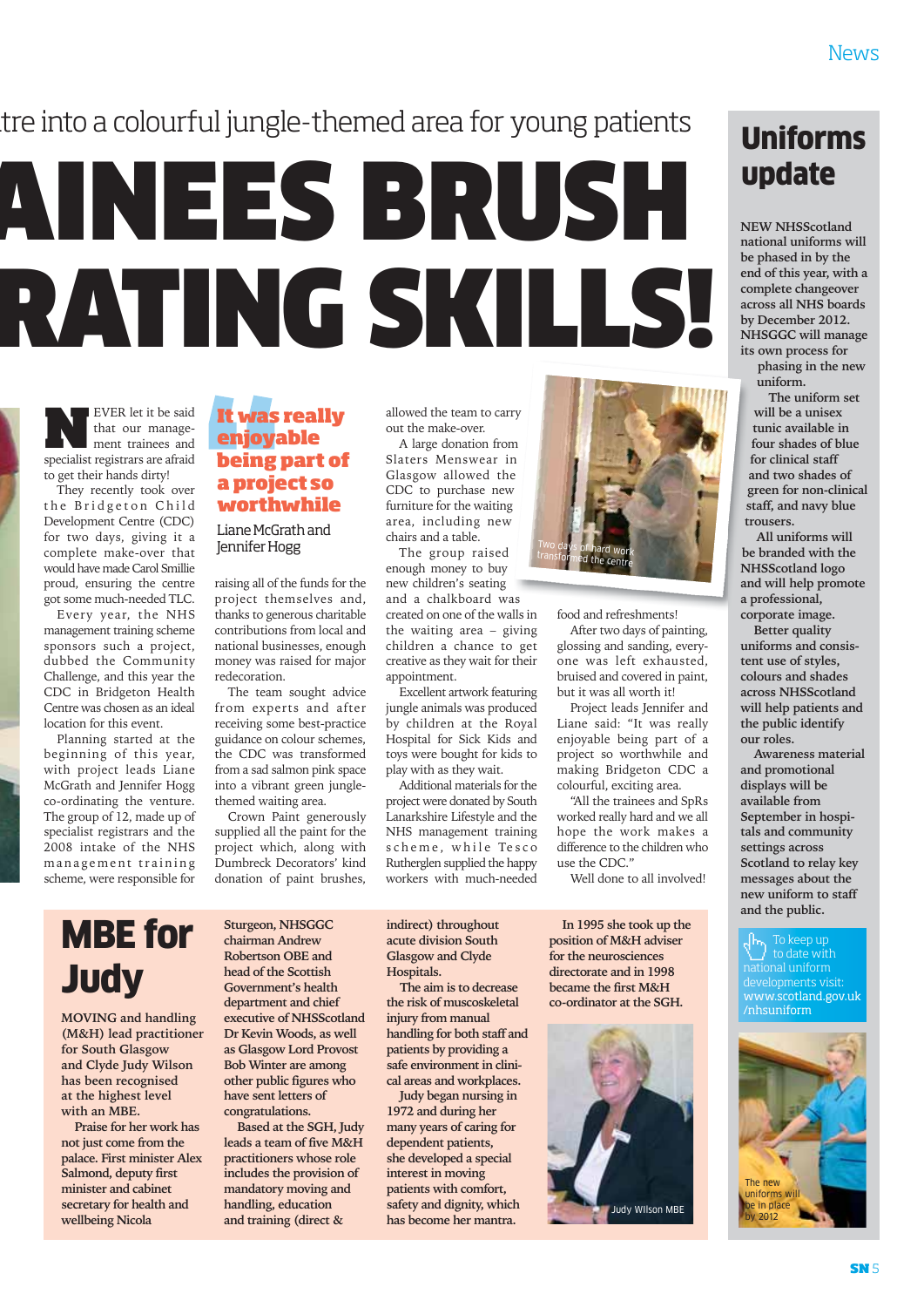#### Methodology

Senior charge nurse Paul Hendry, who works in the critical care unit of the IRH, gives a ward view of the Scottish Patient Safety Programme





**THE ICU** at the IRH became<br>part of the Scottish Patient<br>Safety Programme in phase part of the Scottish Patient Safety Programme in phase two launched last year.

As Paul explained: "Within the ward, there was a lot of apprehension surrounding the programme, as well as uncertainty about its overall objectives and how achievable they were."

One of the first difficulties the ward faced was deciding which care bundle to implement first. "We looked at our existing practices in terms of care and then decided on those areas that we thought could be improved on," said Paul.

An important part of the SPSP is the education section for both medical and nursing staff, which explains parts of the programme such as the improvement methodology that helps

staff develop the reliability of clinical practices.

Paul described this as one of the most difficult parts to encourage staff to engage in, but by including staff in the planning and explaining the need for things such as rapid testing cycles – small tests of change – SPSP built understanding of how to create designs that work in practice.

So, if there are five elements of care, the team will test many ideas as they build towards a final design that means every patient who should have those five elements does receive them.

Paul added: "Staff really came to understand and appreciate the process of testing and measuring the results they were finding. We tested one bedspace at a time until the process being tested was accurate enough and produced the desired outcomes.

"As we are only a three-bedded ICU, the spreading of bundle elements was implemented very quickly, helped by the fact we had buy-in from the staff and they were fully engaged in all the elements.

"We started off with small-scale changes, for example, introducing the ventilator-associated pneumonia (VAP) bundle until it became a structured part of the patients care delivery.

"With successful implementation



of the VAP bundle, we started to get enthusiastic for more change and this led to prompt testing of other bundle elements, for example, the central venous catheter (CVC) insertion and maintenance, so we had daily goal setting for these to see how well it worked.

"We are now at the point of having implemented the following bundles: VAP, CVC insertion, CVC maintenance and daily goals.

"We have drawn from other ICU experiences and are now looking at displaying monthly results for achievement of the bundles.

"If staff can see results in layman's terms, then this can be used for positive appraisal when high compliance is achieved or days between infections are increasing, whereas when data is displayed showing poor results, it encourages the staff to 'police' the initiative harder."

The cabinet secretary for health and wellbeing Nicola Sturgeon will be visiting the Glasgow Royal Infirmary ICU on September as part of patient safety month.

**Staff really came to understand and appreciate the process of testing and measuring the results they were finding**

Paul Hendry

## View from the South

**SOUTHERN General consultant anaesthetist John Crawford is also backing the SPSP, which he describes as having "a lot more teeth to it" than other**

**programmes around.**

**He said: "There is some real consistency behind it and it is a sustained programme, so I don't think it's just going to peter out.**

**"So far, SPSP has proven to be pretty constant in its results and how they are achieved. That's a good thing. People move so much between sites, but with the SPSP, at least we know that**

**whatever the programme asks us to do, and where, then it must be achievable.** 

**"The main attraction for me is in its sustainability and that it has support at all levels of NHSGGC. Some people may be resistant, but in theatres there's a demand for SPSP and all the components involved seem to have been worthwhile."**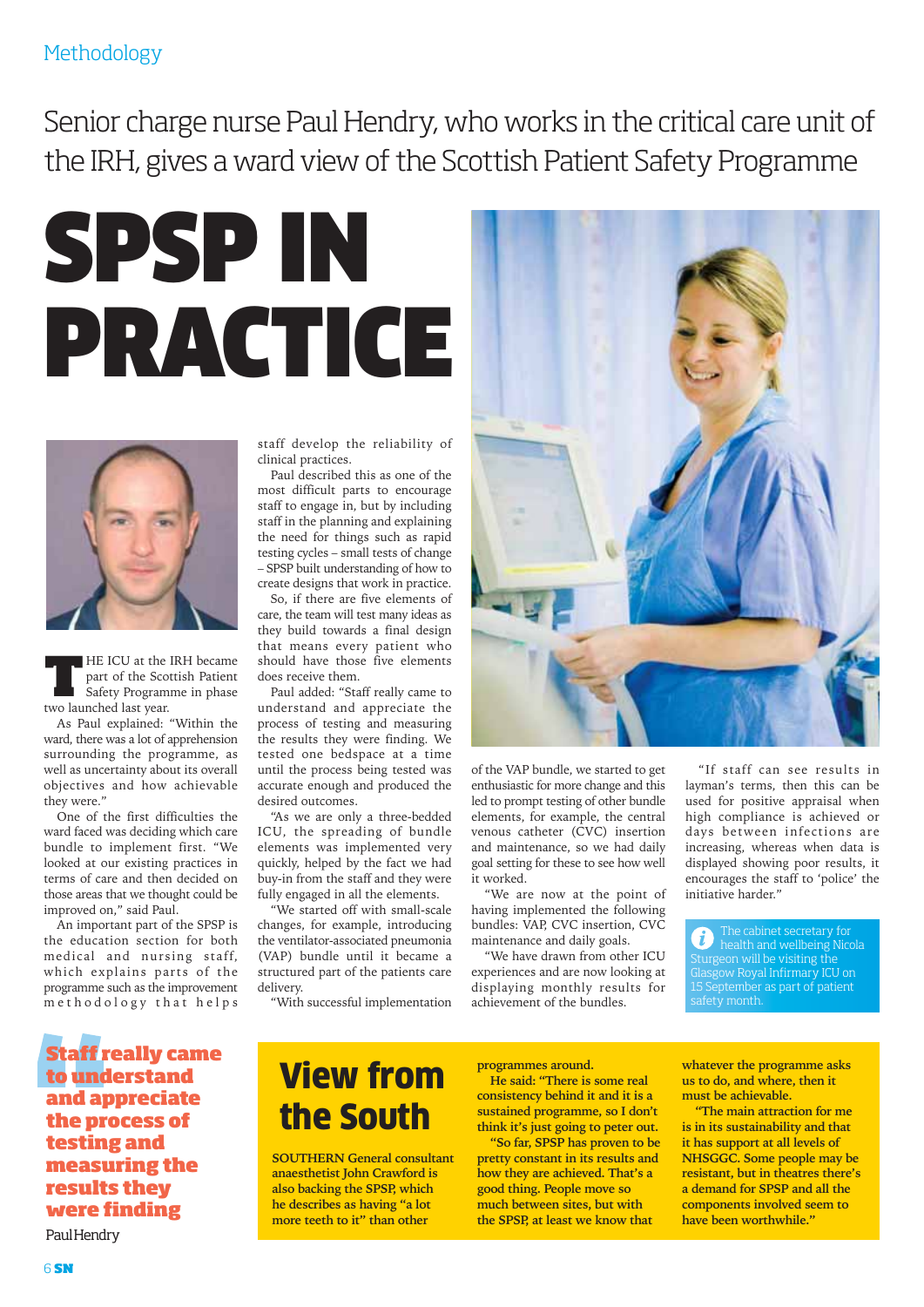# The girl can sing…



**DRING** the day,<br> **DERIVE THE MANUS**<br> **PERIME THE RHSC,**<br> **PERIME THE RHSC,** Maureen Todd is a rheumatology but at night, for the last 23 years, she has taken on numerous guises within the world of amateur dramatics.

Following in the footsteps of her parents, Maureen explained where her love of acting and the stage began: "My parents have always been interested in and performed in amateur productions and were members of the Savoy Club.

"Growing up with it made me want to get involved and I have been performing for many years

#### …dance, act and research rheumatology! Is there no end to this woman's talents?

now and have even performed alongside my mother, father and sister."

Some of Maureen's colleagues recently hotfooted it along to the King's Theatre, Glasgow, to watch her take on the role of Dorothy Brock, a past-herprime prima donna, renowned for an inability to dance, in 42nd Street. Maureen's colleagues were most impressed with her

talent, which also included a solo performance.

With 42nd Street now finished, Maureen is already thinking about her next show, which will be Anything Goes with the Glasgow Light Opera Club in November.

With rehearsals taking roughly six months, commitment to productions is not for the faint hearted, but fortunately for

Maureen, she has a very understanding husband and children at home.

Out of her many performances, .<br>Maureen has both a

#### **The whole experience was just fantastic and we received great reviews**

Maureen Todd on the Savoy Club's performance of Pirates of Penzance

### **SPEND, SPEND, SPEND!**

*STAFF Newsletter*, in conjunction with the Appeals Society, is once again giving you the chance to win £1000.

The Appeals Society, the charitable wing of the Staff Lottery, also ensures staff are winners with its own monthly draw. Recent winners of the £5000 have been Jean Rodgers and Margaret Armitage, while collecting £1500 were Janette Gilbert and Isabella McGrouther.

September is also the turn of the second mega draw of the year, when you can win up to £15,000!

For your chance to win £1000 with SN, answer the following question:

favourite production and a

Pirates of Penzance with the Savoy Club came top of her productions, with the cast asked to travel to Buxton in Derbyshire for the Gilbert and Sullivan

"The whole experience was just fantastic and we received great reviews," said Maureen, who received a nomination for best female voice for her role as Mabel. As for her favourite role, that was none other than Eliza Doolittle in My Fair Lady, performed with the Stirling and Bridge of Allan

favourite role.

Festival.

Operatic Society.

Maureen said: "It is such a brilliant show and it was just wonderful to be selected to play the part of Eliza. She's such an iconic role and I just loved the whole performance.'

#### **Q: Who donated plants and shrubs to the RAH?**

Email your answer to: staffnewsletter@ ggc.scot.nhs.uk by 30 September.

When emailing your answer, please state your work location. The competition is open to all NHSGGC employees. Winners must be available for publicity and their details will be printed in future issues of SN. Only one entry per person.

Check out all Ĭ. the latest Staff StaffNet>benefits and services>NHS staff benefits staff lottery

To join the Staff Lottery, contact Isobel Huk, email: isobel.huk@ ggc.scot.nhs.uk or  $\frac{1}{2}$ : 0141 211 5850 visit: www.nhs staffbenefits.co.uk

- - - - -